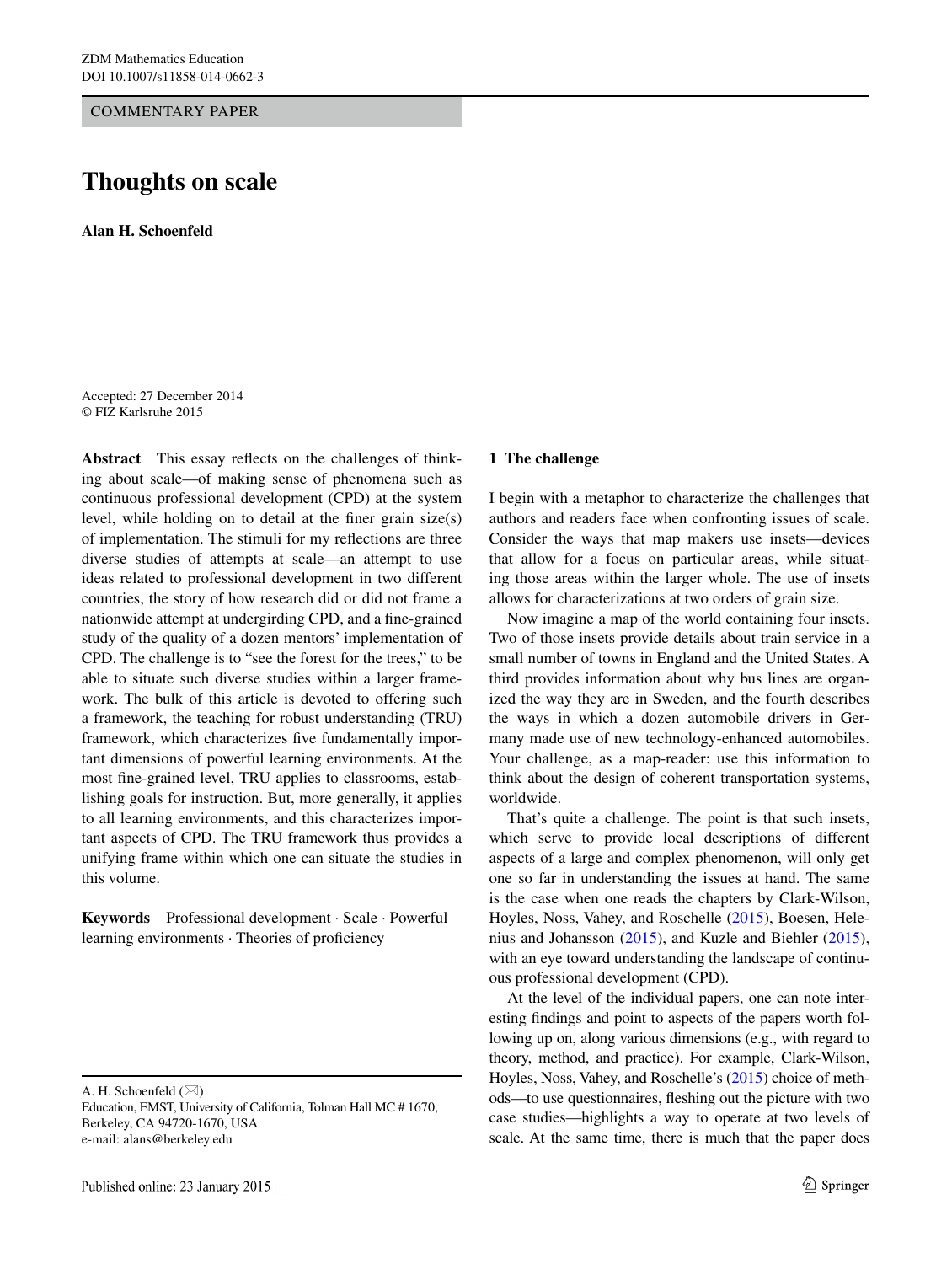not (and can not) do: there are serious issues relating to the meaningfulness and accuracy of questionnaire data (see, e.g., Schoenfeld, [2003\)](#page-7-3), and the authors' choice of grain size means that it is difficult to learn much about the details and mechanisms of teachers' developmental trajectories.

The fact that Sweden embarked on a national program of professional development is in itself a marvel to someone from the United States, where teaching is not taken with the seriousness it deserves; Boesen, Helenius and Johansson's [\(2015](#page-7-1)) story of how research-based (or not!) Sweden's professional development programme turned out to be is interesting on its own. Here too, there are a thousand untold stories—e.g., the character of the research-to-policy linkages around the globe and, of course, the ways that such policies actually play out in practice.

Similarly, the paper by Kuzle and Biehler [\(2015](#page-7-2)) provides the details of a professional development course crafted by 12 mentors, with a focus on "deepen[ing] their professional knowledge of teaching statistics using digital tools, and to develop their competencies and knowledge for developing and implementing their own PD in statistics." Here we find, in an emergent way, some of the challenges of designing and implementing the PD. This too raises a host of questions. In what ways are the challenges similar to, or different from, the challenges of implementing non-technologically based PD? How much does knowledge matter, and in what ways does it matter? What else matters? And so on.

The landscape of professional development is huge and the three papers referenced above represent different aspects of three isolated parts of that landscape. To pursue the metaphor, the description of a vast landscape requires an atlas or its equivalent, with portrayals of that landscape at varying levels of grain size. An atlas allows one to take a distal view and to zoom in by degrees, with the understanding that the same degree of resolution (that is, the same grain size of detail) at different parts of the landscape produces information that can be seen as comparable, and linked to images of larger or smaller scale.

In terms of research, that means we need a set of frameworks (theories, where possible) for characterizing and situating the learning relevant to continuous professional development (CPD). With such a set of coherent and linked frameworks, we could begin to see how and where studies as disparate as the three studies in this section fit into the landscape; and we could begin to make coherent connections between the studies in this volume and the emerging literature on CPD.

## **2 A multi‑level, recursive framework for examining learning, teaching, and PD**

My purpose in what follows is to present and argue for a coherent way of viewing learning environments at various



<span id="page-1-0"></span>**Fig. 1** Policy regarding professional development and its embodiment in practices and materials such as curricula, assessment, and professional development needs to be aligned, or the system works against itself

levels of scale, from the individual classroom to a national system. What I present is, of course, a mere sketch; a huge amount of detail remains to be filled in.

A first main point to understand is that for any system of professional development to function effectively, it must be *coherent*—the "messages" sent by various parts of the system must reinforce rather than contradict or undermine each other. There is clear evidence (see, e.g., Eisenhart, et al., [1993](#page-7-4)) that if teachers receive contradictory messages (e.g., the examinations they must give are focused on skills, while the rhetoric in professional development focuses on conceptual understanding) that the goals of professional development are undermined. Figure [1](#page-1-0) describes the way things *should* be.

In what follows I begin at the classroom level, and then expand outward. The recursive nature of the framework I am about to discuss allows it to expand outward to fill Fig. [1](#page-1-0).

## 2.1 What makes for powerful mathematics (and other) classrooms?

There is a substantial body of evidence (see, e.g., Schoenfeld, [2013,](#page-7-5) [2014](#page-8-0); Schoenfeld, Floden, & the Algebra Teaching Study and Mathematics Assessment Project, [2014a,](#page-8-1) [b](#page-8-2)) that a five-dimensional framework called Teaching for Robust Understanding of Mathematics, or TRUmath, serves to characterize the degree of richness of mathematics classrooms, and that a mathematics classroom that does well along these five dimensions will produce students who are powerful mathematical thinkers. See Fig. [2](#page-2-0) for a top-level summary of the framework. There is reason to believe that this framing is complete (no further dimensions will be found to be essential), and that some level of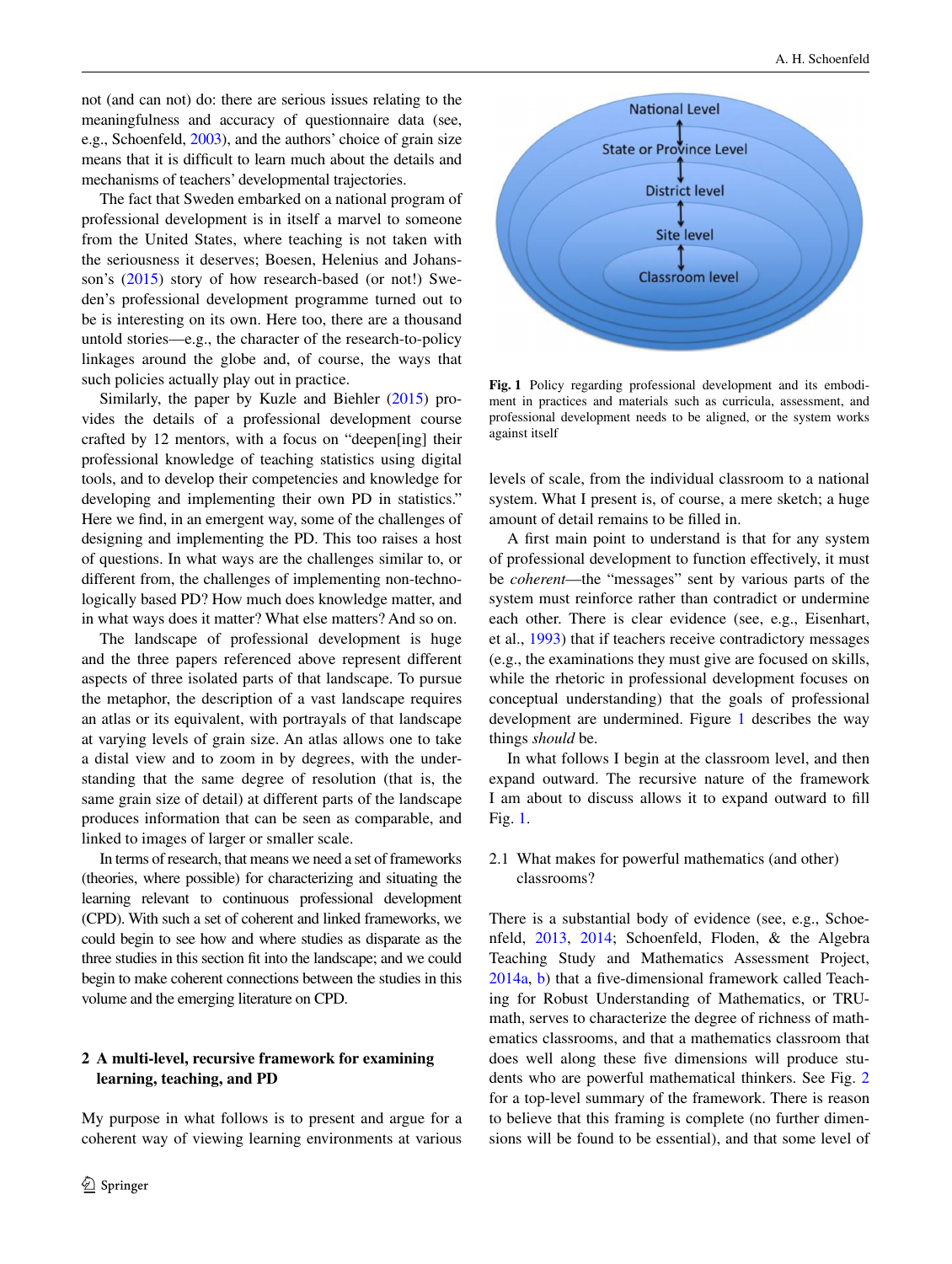<span id="page-2-0"></span>**Fig. 2** The TRUmath framework: The five dimensions of powerful mathematics classrooms

| The Five Dimensions of Powerful Mathematics Classrooms                                                                                                                                                                                                                                                                                                                                      |                                                                                                                                                                                                                                                                                                                                                                         |                                                                                                                                                                                                                                                                                                                                                                                     |                                                                                                                                                                                                                                                                                                                                                                                     |                                                                                                                                                                                                                                                                                                                                                    |  |  |  |  |
|---------------------------------------------------------------------------------------------------------------------------------------------------------------------------------------------------------------------------------------------------------------------------------------------------------------------------------------------------------------------------------------------|-------------------------------------------------------------------------------------------------------------------------------------------------------------------------------------------------------------------------------------------------------------------------------------------------------------------------------------------------------------------------|-------------------------------------------------------------------------------------------------------------------------------------------------------------------------------------------------------------------------------------------------------------------------------------------------------------------------------------------------------------------------------------|-------------------------------------------------------------------------------------------------------------------------------------------------------------------------------------------------------------------------------------------------------------------------------------------------------------------------------------------------------------------------------------|----------------------------------------------------------------------------------------------------------------------------------------------------------------------------------------------------------------------------------------------------------------------------------------------------------------------------------------------------|--|--|--|--|
| <b>The Mathematics</b>                                                                                                                                                                                                                                                                                                                                                                      | Cognitive<br><b>Demand</b>                                                                                                                                                                                                                                                                                                                                              | <b>Equitable Access</b><br>to Content                                                                                                                                                                                                                                                                                                                                               | <b>Agency, Authority,</b><br>and Identity                                                                                                                                                                                                                                                                                                                                           | Uses of<br><b>Assessment</b>                                                                                                                                                                                                                                                                                                                       |  |  |  |  |
| The extent to which<br>the mathematical<br>content in which<br>students engage<br>represents our best<br>current disciplinary<br>understandings<br>related to<br>mathematical<br>thinking, learning,<br>and problem<br>solving. Students<br>should have<br>opportunities to<br>learn important<br>content and<br>practices, and to<br>develop productive<br>disciplinary habits<br>of mind. | The extent to which<br>classroom<br>interactions create<br>and maintain an<br>environment of<br>productive<br>intellectual<br>challenge conducive<br>to students'<br>disciplinary<br>development. There<br>is a happy medium<br>between spoon-<br>feeding content in<br>bite-sized pieces<br>and having the<br>challenges so large<br>that students are<br>lost at sea. | The extent to which<br>classroom activity<br>structures invite and<br>support the active<br>engagement of all<br>of the students in<br>the classroom with<br>the core content<br>being addressed by<br>the class. No matter<br>how rich the content<br>being discussed, a<br>classroom in which<br>a small number of<br>students get most of<br>the "air time" is not<br>equitable. | The extent to which<br>students have<br>opportunities to "walk<br>the walk and talk the<br>talk," building on each<br>other's ideas, in ways<br>that contribute to<br>their development of<br>agency (the capacity<br>and willingness to<br>engage) and authority<br>(recognition for being<br>a good thinker),<br>resulting in positive<br>identities as thinkers<br>and learners. | The extent to which<br>the teacher solicits<br>student thinking<br>and subsequent<br>instruction<br>responds to those<br>ideas, by building<br>on productive<br>beginnings or<br>addressing<br>emerging<br>misunderstandings.<br>Powerful<br>instruction "meets<br>students where<br>they are" and gives<br>them opportunities<br>to move forward. |  |  |  |  |

quality along each of these dimensions is necessary to produce students who are effective mathematical thinkers and problem solvers.

Here is a brief overview of the framework. Extensive detail can be found at <http://ats.berkeley.edu/tools.html> and <http://map.mathshell.org/materials/trumath.php>. It goes without saying that the mathematics at the heart of classroom discussions must be rich; without that, there is no hope that students will emerge with a rich sense of the mathematics. But that is not enough. Most of us have been in classrooms where the exposition by the professor seemed crystal clear—but when students attempted the homework, it was clear that they had not understood very much at all. What matters is not only the content, but how students interact with it.

The remaining four dimensions of the TRU framework flesh out the interactions between the students and the mathematics. In fundamental terms, the second dimension (cognitive demand) is concerned with students' opportunity to engage productively with the mathematics—to do mathematical sense making, which comes about as the result of meaningful efforts, or what is also known as "productive struggle". The third dimension pertains to our definition of a powerful classroom, which is a classroom can only be considered powerful if it provides meaningful learning experiences for *all* students. This is the "access" or "equity" dimension. Fourth is the idea that powerful mathematics students are students who have productive mathematical dispositions. They see themselves as people who can engage productively with mathematics—that is, they have positive mathematical identities. Mathematics environments can either help students build such identities by providing them with opportunities to do and explain mathematics, or they can communicate the opposite by restricting their mathematical roles, minimizing sense-making opportunities, and either tacitly or explicitly demeaning anything save for the kinds of answers the teacher is looking for. (The statement "I'm just not a math person" from otherwise very intelligent people is the result of instruction that deprived students of agency). Finally, powerful instruction is flexible and makes effective use of formative assessment. It reveals what students know, and is adaptive, so that it can build on what the students understand and address problematic aspects of their knowledge.

It goes without saying that the summary description given in each column of Fig. [1](#page-1-0) is merely a label; a substantial amount of work has to be done to unpack the contents of each dimension. Here, I will focus on dimension 1, the mathematics.

In effect dimension 1 asks the question "what does it mean to be a powerful or productive mathematical thinker?" The answer to that question shapes the goals of instruction. We have long known that mathematical proficiency involves far more than having mathematical knowledge: powerful mathematical thinkers work strategically, have good metacognitive skills, and have productive beliefs and habits of mind (Kilpatrick, Swafford, & Findell, [2001](#page-7-6); Schoenfeld, [1985](#page-7-7)). Thus, the classroom must support the development of these attributes of mathematical proficiency.

To put this another way, what underlies dimension 1 is a *theory of mathematical proficiency.* Having a theory of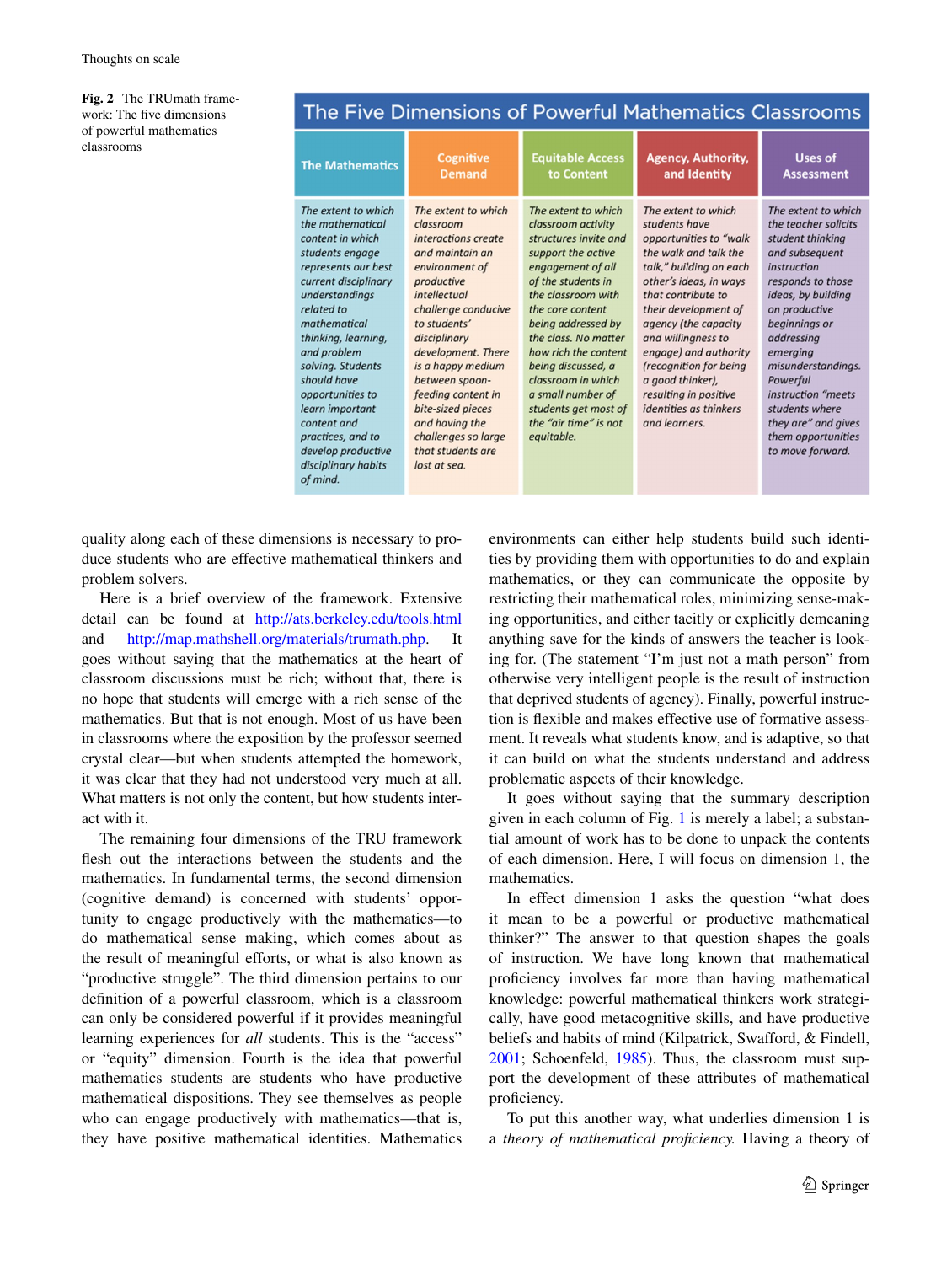proficiency provides a set of goals for student learning, and a set of things to look for in the classroom treatment of mathematics. And, (cf. Fig. [1](#page-1-0)) actions at all levels of the system, from classroom activities through national policy, should be aligned with and supportive of this theory of mathematical proficiency.

As I begin the process of generalizing the teaching for robust understanding (TRU) framework, I make a few observations. First, the framework has been the object of a large amount of research (including research summaries and professional development tools) by the Algebra Teaching Study (see [http://ats.berkeley.edu/,](http://ats.berkeley.edu/) specifically the "tools" page) and the Mathematics Assessment Project (see [http://map.mathshell.org/materials/index.php,](http://map.mathshell.org/materials/index.php) specifically the "TRU Math Suite" page). The framework represents the distillation of the broad literature, and as such is firmly grounded in theoretical and empirical terms. There is, however, a substantial amount of empirical work to be done for example to establish the relationship between measures of classroom performance using the TRU framework and student performance on a range of outcome measures, and to explore empirically the relative contributions of the five dimensions to students' mathematical performance and identities.

The first step in generalization is easy. It is only a small leap in generality to replace dimension 1 (understanding mathematics) with the content of another discipline (e.g., understanding physics, biology, history, literature, or computer science). Note that dimensions 2 through 4 are general and the research has shown that they apply across the boards. Thus, for example, if one wants to talk about powerful classrooms in computer science (TRU-CS), one can make the relevant changes to dimension 1 (guided by a theory of proficiency in computer science), along with appropriate computer science-specific modifications for dimensions 2 through 5. (Each dimension plays out in some different ways with regard to different disciplines. Positive domain identities in computer science are akin to, but different from, positive domain identities in mathematics or other fields). Thus, once can think of the "TRU-X" framework, where X represents any discipline. See Schoenfeld, [2014](#page-8-0), for more detail.

2.2 What makes for powerful professional development? A framework for supporting teacher growth

Here, we make more of a leap in abstracting the framework. The research base on professional development is not as extensive or well fleshed out as the research base on classroom learning, so it cannot be distilled in exactly the same way as the research base on classroom learning was distilled to create for TRUmath and TRU-X. This section relies more on a plausibility case, which has very strong

general backing. A primary warrant for what follows is the simple but essential observation that adult learners are still learners, and that powerful learning environments for adult learners should have the same properties as powerful learning environments for students (see, e.g., Bransford, Brown, and Cocking, [2000,](#page-7-8) pp. 26–27).

The key ideas behind the generalization are this:

- (a) Being a proficient teacher, like being proficient at any profession, can be considered analogous to being proficient at any particular discipline. What matters is having a theory of proficiency to guide efforts at improvement.
- (b) Learning environments can be distributed—they are a function of a community, which may convene in various ways (not simply inside a classroom).

That said, it is easy to abstract Fig. [2](#page-2-0) to establish a framework within which to situate efforts at supporting professional development. Consider Fig. [3.](#page-4-0)

Before considering how this framework operates at the level of professional development, I note (cf. Fig. [1](#page-1-0)) that there must be strong alignment between the goals of Fig. [2](#page-2-0) (for student learning) and Fig. [3](#page-4-0) (for teacher learning). Happily, this is easy: a proficient teacher is one who (see dimension 1 of Fig. [3\)](#page-4-0) creates powerful learning environments for students. Thus, the primary "content" goal of professional development in Fig. [3](#page-4-0) is to support teachers in developing the skills, understandings, and habits of mind that allow them to create powerful learning environments for students, as reflected in the whole of Fig. [2.](#page-2-0)

When one considers professional development in general, the parallels to learning environments for students are clear. There is content, of course. That is dimension 1 (becoming an effective disciplinary thinker in Fig. [2,](#page-2-0) becoming an effective teacher of that discipline in Fig. [3](#page-4-0)). But, just as powerful classrooms are about students as learners and their interaction with content, powerful professional development is about teachers as learners and their developing capacity to teach in powerful ways.

We focus first on that first dimension—in effect, what it means to be an effective teacher. As above, what one needs to specify dimension 1 is a theory of proficiency. Theories of proficiency for teaching are not nearly as well fleshed out as theories of proficiency for mathematics students, but we do have the beginnings of such. Schoenfeld  $&$  Kilpatrick ([2008\)](#page-8-3) offer a provisional theory of proficiency in teaching mathematics, the main components of which are summarized in Table [1](#page-4-1)

The framework in Table [1](#page-4-1) was developed some years before the TRU framework, but one can see the consistency between it and the aspects of student proficiency described in Fig. [2.](#page-2-0) A great deal needs to be done to flesh out what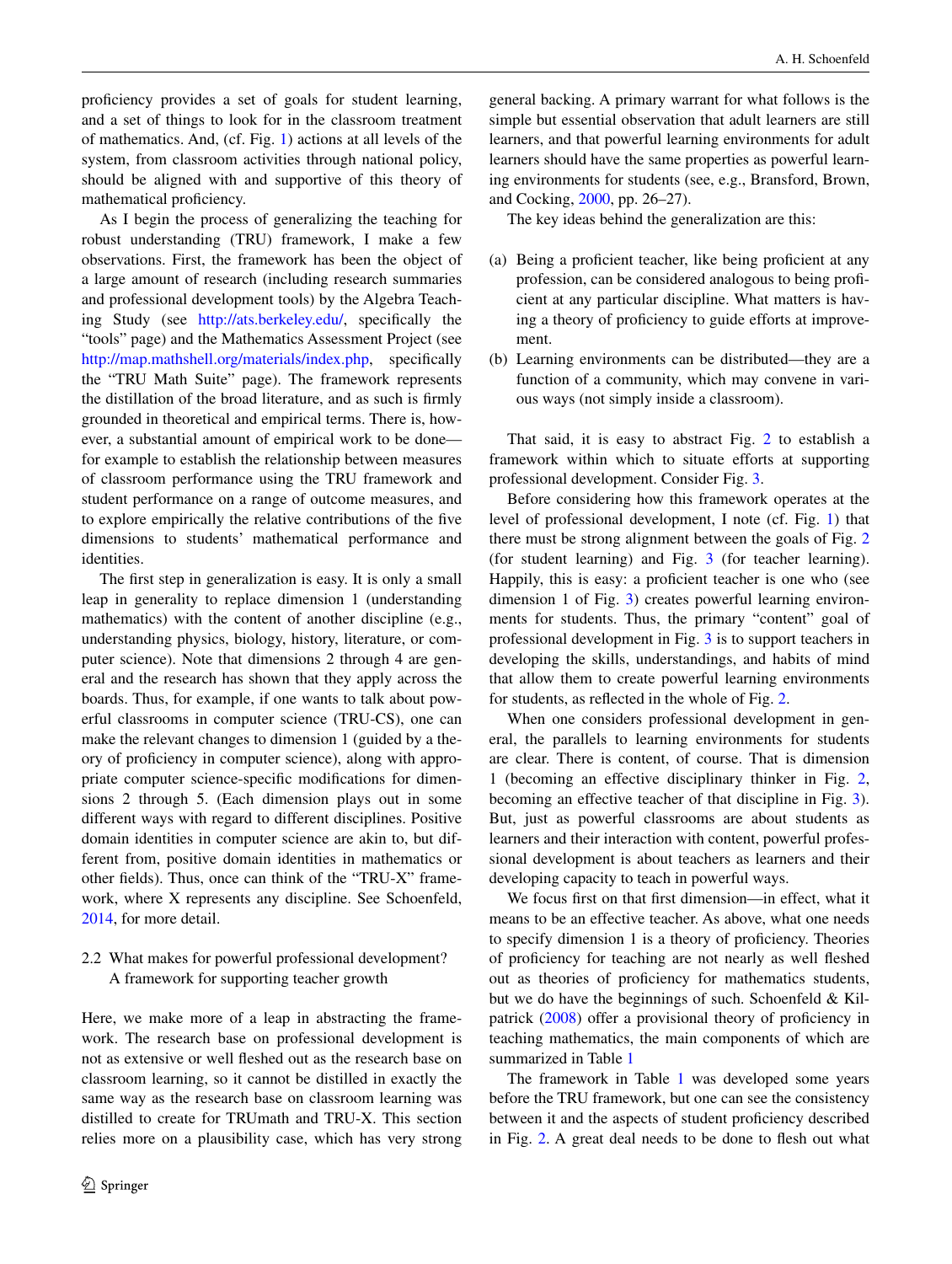<span id="page-4-0"></span>**Fig. 3** The abstraction to professional growth: five dimensions of powerful adult lear environments

| sions of powerful adult realining                         |                                                                                                                                                                                               |                                                                                                                                                                                                                   |                                                                                                                                                 |                                                                                                                                                                             |                                                                                                                                                                          |  |  |
|-----------------------------------------------------------|-----------------------------------------------------------------------------------------------------------------------------------------------------------------------------------------------|-------------------------------------------------------------------------------------------------------------------------------------------------------------------------------------------------------------------|-------------------------------------------------------------------------------------------------------------------------------------------------|-----------------------------------------------------------------------------------------------------------------------------------------------------------------------------|--------------------------------------------------------------------------------------------------------------------------------------------------------------------------|--|--|
| environments                                              | <b>The Content</b><br>(Professionalism)                                                                                                                                                       | <b>Cognitive</b><br><b>Demand</b><br>(Room to Grow)                                                                                                                                                               | <b>Equitable Access</b><br>to Professional<br>Growth                                                                                            | <b>Agency, Authority,</b><br>and Identity                                                                                                                                   | Uses of<br><b>Assessment</b>                                                                                                                                             |  |  |
|                                                           | The extent to<br>which the adults<br>in the<br>environment are<br>supported in<br>practices that<br>build their<br>capacity to create<br>rich learning<br>environments for<br>their students. | The extent to<br>which adults at<br>the site are<br>coached and<br>supported in<br>ways that meet<br>them where they<br>are, and help<br>them work on<br>problems of<br>practice that<br>support their<br>growth. | The extent to<br>which support<br>and<br>accountability<br>structures<br>enfranchise all<br>adults in the<br>environment and<br>help them grow. | The extent to which<br>adults in the<br>environment are<br>supported in<br>developing a sense<br>of their own agency<br>with respect to<br>their growth and<br>performance. | The extent to<br>which<br>accountability<br>structures help<br>teachers to<br>identify strengths<br>and weaknesses,<br>and help to<br>support<br>professional<br>growth. |  |  |
|                                                           |                                                                                                                                                                                               |                                                                                                                                                                                                                   |                                                                                                                                                 |                                                                                                                                                                             |                                                                                                                                                                          |  |  |
| <b>Table 1</b> A Provisional<br>Framework for Proficiency | Knowing school mathematics in depth and breadth                                                                                                                                               |                                                                                                                                                                                                                   |                                                                                                                                                 |                                                                                                                                                                             |                                                                                                                                                                          |  |  |
| in Teaching Mathematics                                   | Knowing students as thinkers                                                                                                                                                                  |                                                                                                                                                                                                                   |                                                                                                                                                 |                                                                                                                                                                             |                                                                                                                                                                          |  |  |
| Schoenfeld & Kilpatrick, 2008,<br>p. 322                  | Knowing students as learners                                                                                                                                                                  |                                                                                                                                                                                                                   |                                                                                                                                                 |                                                                                                                                                                             |                                                                                                                                                                          |  |  |
|                                                           | Crafting and managing learning environments                                                                                                                                                   |                                                                                                                                                                                                                   |                                                                                                                                                 |                                                                                                                                                                             |                                                                                                                                                                          |  |  |
|                                                           | Developing classroom norms and supporting classroom discourse as part of "teaching for understanding"                                                                                         |                                                                                                                                                                                                                   |                                                                                                                                                 |                                                                                                                                                                             |                                                                                                                                                                          |  |  |
|                                                           | Building relationships that support learning                                                                                                                                                  |                                                                                                                                                                                                                   |                                                                                                                                                 |                                                                                                                                                                             |                                                                                                                                                                          |  |  |

### <span id="page-4-1"></span>Reproduced with permission

it takes to teach for proficiency, but this is a beginning, with respect to the "content" required for proficient teaching. The challenge, over time, is (a) to build a more refined theoretical base (including a sense of teachers' developmental trajectories) that characterizes teacher learning in the service of being able to create classrooms with the properties discussed in Fig. [2](#page-2-0), and (b) to craft a set of tools that support teachers in that growth. Those tools might be considered the analogs of text and curricular materials for students.

Reflecting on one's practice

Two examples of such tools are as follows. First, the Mathematics Assessment Project (MAP) offers 100 "Formative Assessment Lessons" or FALs designed to support the kinds of rich instruction that meets the aims of Fig. [2](#page-2-0) (see [http://map.mathshell.org/materials/index.php\)](http://map.mathshell.org/materials/index.php). The MAP project has produced 20 FALs for each of grades 6 through 10. These lessons are explicitly designed to support formative assessment regarding important content, and they are structured in ways that support all five of the dimensions in Fig. [2](#page-2-0) (e.g., they provide opportunities for equitably supporting student discourse and class presentations, and for the diagnosis of student understandings in a way that allows for adjustment of cognitive demand). The explicit goal of the FALs' designers is that by having been scaffolded in the use of productive classroom techniques by these lessons, teachers will find it easier to use the same techniques in their "regular" lessons. Second, the MAP Project and the Algebra Teaching Study Project (see [http://ats.berkeley.](http://ats.berkeley.edu/) [edu/](http://ats.berkeley.edu/)) offer a set of tools including the TRU Math Conversation Guide (Baldinger & Louie, [2014\)](#page-7-9) and the TRU Math Rubric (Schoenfeld, Floden, the Algebra Teaching Study and Mathematics Assessment Project ([2014a](#page-8-1), [b](#page-8-2)), which are intended to support teachers, coaches, and learning communities in planning and reflecting on instruction, with a focus on enhancing instruction along the five dimensions in Fig. [2.](#page-2-0)

In a sense, these materials can be considered "texts and study guides" in the service of dimension 1 of Fig. [3](#page-4-0)—the "content" of being an effective teacher. In this way they can be seen as the analog of curricular materials for dimension 1 of Fig. [2—](#page-2-0)the "content" students should learn.

Dimensions 2 through 5 of the professional learning environment for teachers are every bit as important as dimensions 2 through 5 of the classroom learning environment are for students. Consider dimension 2. All learners, teachers included, need opportunities for sense making and for productive struggle—in the case of learning complex aspects of teaching, being able to take meaningful but

# Five Dimensions of Powerful Sites for Professional Growth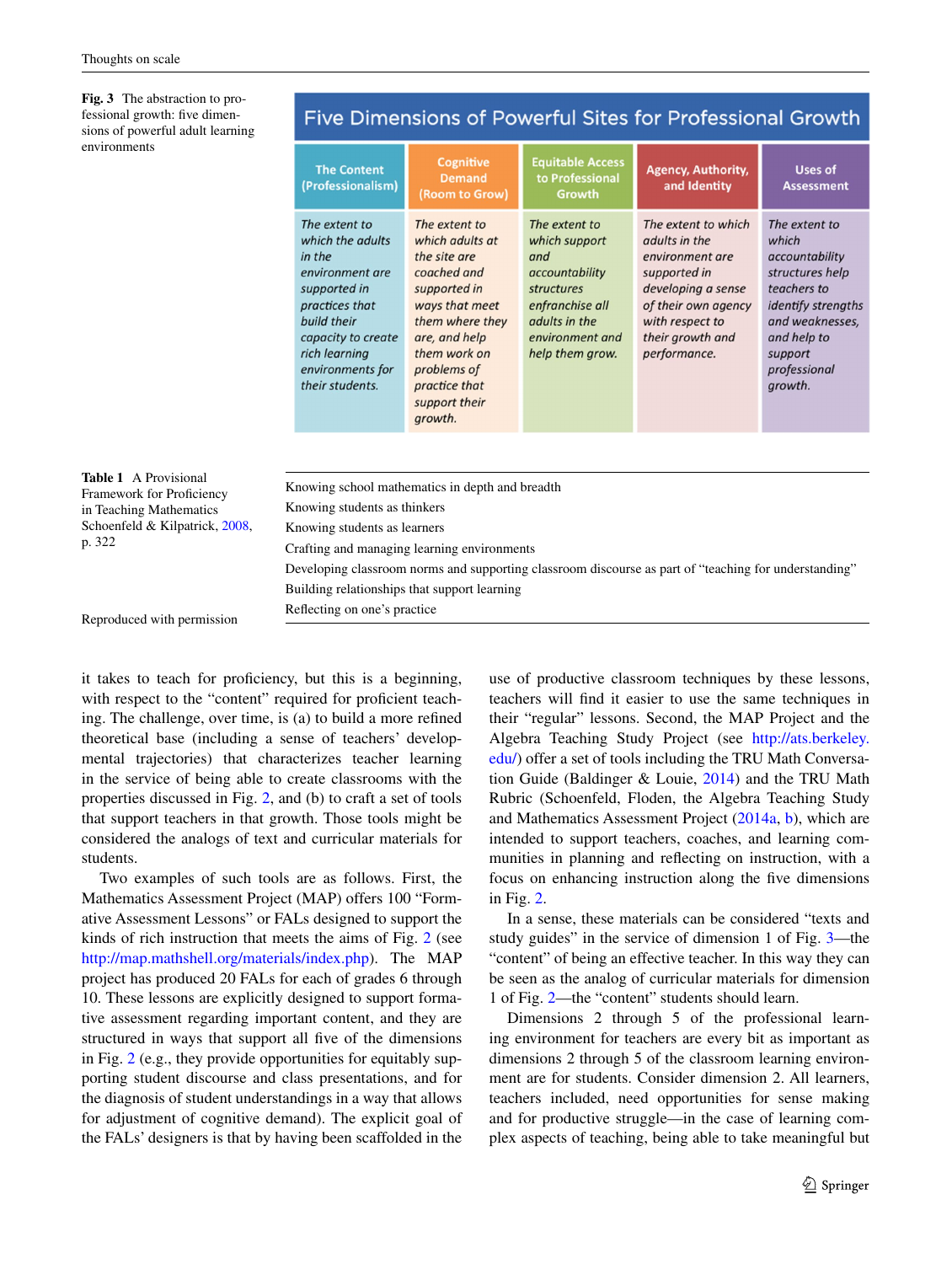manageable steps on the way to crafting powerful learning environments for their students. The question is, where will teachers have the opportunities for being supported in sense-making and productive struggle? This is a challenge in the US, where teachers spend the vast majority of their time isolated in their own classrooms, with little opportunity for interaction with colleagues and even less opportunity for coherent, systematically planned development. (In that regard, things have changed very little in the almost 40 years since Dan Lortie [\(1975](#page-7-10)) wrote his classic study *Schoolteacher: A sociological study*). As other nations demonstrate, such isolation need not be the case. In Japanese lesson study (see, e.g., Fernandez & Yoshida, [2004](#page-7-11); Lewis, Perry, Friedkin, Fisher, Disston & Foster, [2012](#page-7-12); Lewis, Perry & Hurd, [2009](#page-7-13)) the goal is to provide ongoing opportunities for teachers' professional growth, under the assumption that it takes many years for even the most talented beginning teachers to develop into master teachers (and that learning is an ongoing, gradual process, no matter how experienced one may be). Interestingly, the lesson study environment supports teachers in many of the ways that powerful classroom environments support students. The environment is open—teacher enactment of lessons is visible and thus available for comment and improvement; but the commentary is supportive, in the service of improvement. That is part of a larger system of transparency, where teachers have a shared work environment, so that they can profit from each others' experience, and classrooms are open for inspection, so that teaching in the service of student learning is the basis of professional conversations. Such openness, along with opportunities for support and reflection, would be most welcome as mechanisms for teacher sense-making and productive struggle.

On dimension 3: I take it as axiomatic that a work environment should provide equitable opportunities for growth for all of the people who work in it. Inequitable access to opportunities for growth is as unacceptable in the workplace as it is in the classroom. Of course, providing equitable access to professional improvement is easier said than done. Just as there is "tracking" in US schools, a practice by which students are sorted into homogeneous classes according to their perceived "ability" or test scores (with the result, in general, that students in the low tracks are deprived of opportunities to engage in rich ways with the content), there is tracking in job placement in the US, where beginning or uncredentialed teachers are often placed in the most challenging school environments, with little opportunity for professional growth. The challenge for any district is to find ways to support *all* teachers with meaningful opportunities to develop as teachers, just as the challenge within the classroom is to provide *all* students with meaningful opportunities to learn.

On dimension 4: the people who do the best in any learning or work environment are those who have opportunities to develop an authentic sense of their emerging competence. Work environments that are structured to foster such engagement and growth are likely to support learners (in this case, teachers) in ways that contribute both to individual agency and to the overall enterprise. A teacher who is treated like a professional and given opportunities for growth, who is supported in developing deeper understandings of mathematics and student learning of mathematics, and who can see the results of this growth when his or her students become more powerful thinkers, is a teacher who will continue to grow. A teacher who is held accountable for student performance while provided little support for it may leave the profession in frustration.

Finally, on dimension 5: "meeting teachers where they are" is every bit as important as "meeting students where they are". The work environment that provides meaningful feedback about performance, and is geared toward improvement rather than critique, is the work environment most likely to support growth. Of course, that feedback should be grounded in observation tools that are consistent with the goals elaborated in dimension 1.

Note that we are dealing with systemic issues here. The relevant questions for an academic department within a school, for a school as a whole, for a school district, and beyond, are summarized in Table [2](#page-6-0).

### 2.3 A prospective example

In the preceding discussion I have characterized some of the perspectives required for a coherent approach to CPD, and some tools that might help. Here I would like to suggest a way that a school or district could put them into play, in a coherent way. This is not purely hypothetical—we have plans to implement what I sketch below, if the political and funding climates permit.

Imagine that a school district has embedded a number of the Formative Assessment Lessons in the curriculum, or makes use of other rich curricular materials that provide affordances for student engagement along dimensions 1 through 5. Imagine as well that the administrative and coaching staff of the district have become fluent with the perspective, tools, and language of the TRU framework—so that they view instruction through that framework, and have access to tools (e.g., the TRU rubric to shape their classroom observations, and the TRU Conversation Guide to shape and support their conversations about the planning and implementation of lessons and professional development).

Imagine a mathematics department that has set aside time, on a regular and frequent basis, for conversations about teaching and learning. Early in the year, district coaches meet with the department to explain the framework, as a set of principles that support powerful classrooms. (This is easy to do. If a group watches a few sample videos and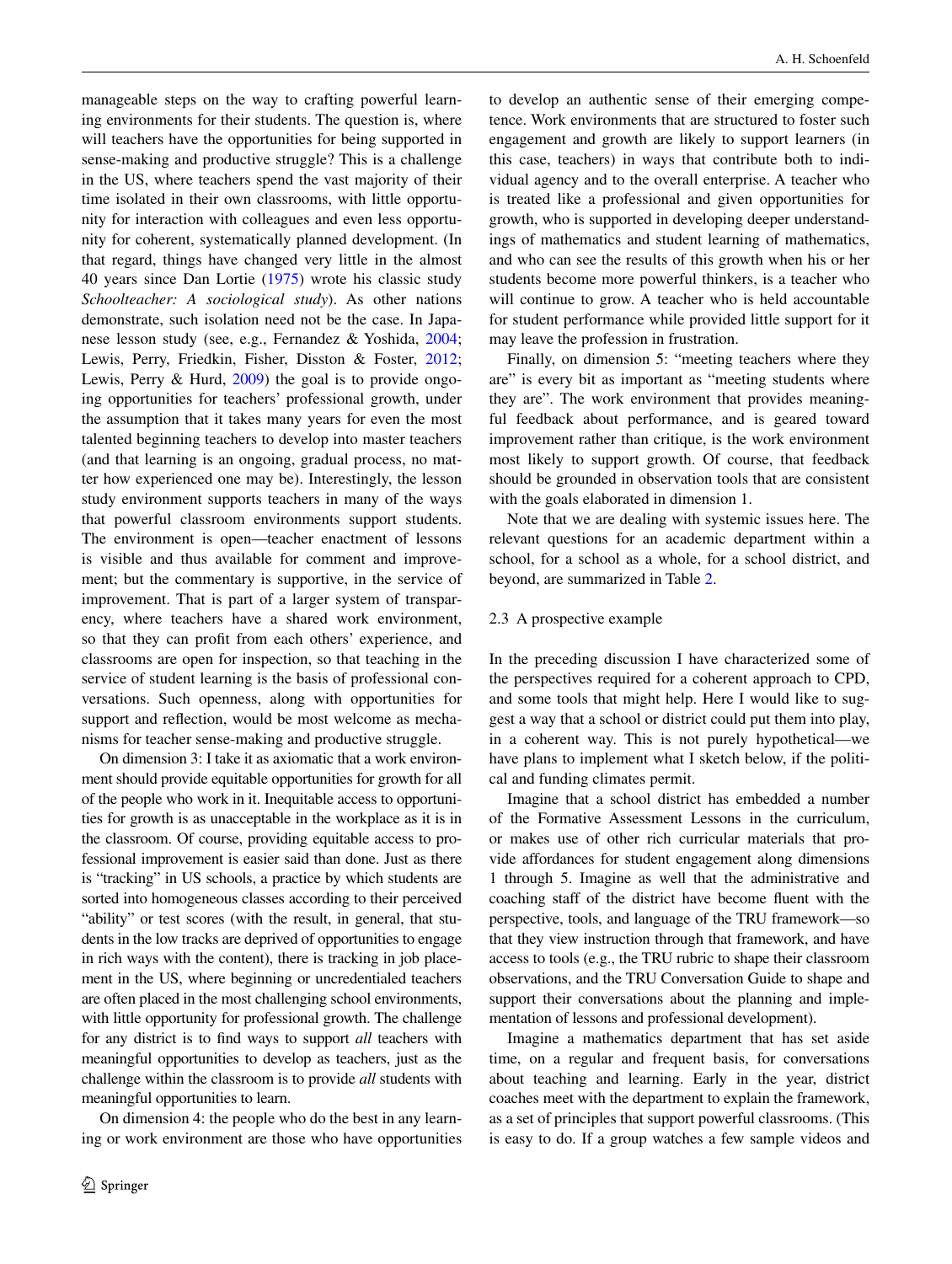<span id="page-6-0"></span>**Table 2** Issues for a department, school, or district to consider in shaping productive learning environments for teachers

- 1. What vision of teaching proficiency (dimension 1) guides policy regarding teacher performance and growth? How is that vision reflected in the structures that surround teaching, the support materials offered teachers (including curricula, tests, and PD materials) and the opportunities for professional growth? Are various structures and procedures (e.g., testing, presence or absence of professional development opportunities) aligned with that vision?
- 2. In what ways are teachers' environments structured so that teachers can engage in sensemaking and productive struggle (dimension 2) with regard to their teaching? Do they have opportunities to build a vision of what they want to achieve, and of what plausible next steps are? Do they have a framework for making progress, and support in doing so?
- 3. In what ways does the environment provide all teachers opportunities for growth, in a manner that can be characterized as equitable? (dimension 3)
- 4. In what ways does the environment provide opportunities for teachers to see themselves as professionals—to be focused on goals that matter, and to be recognized when they make steps toward achieving those goals? To what degree does the environment treat them as professionals? This is what fosters agency and productive identities (dimension 4)
- 5. In what ways does the environment provide meaningful feedback, in ways that teachers come to understand their strengths and areas for growth, and are provided support for progress? (dimension 5)

comments on what they notice, it is straightforward for an experienced coach to organize the group's comments by the five dimensions—showing that the framework is consistent with what the group itself has identified as important). The department head then volunteers to present a lesson plan at the next meeting, and have it vetted by the group, using the TRU Conversation Guide as a mechanism to inquire into the richness of the plan. He or she then teaches the lesson (open to all, and videotaped for those who have time conflicts) and, at a subsequent meeting, one of the coaches leads a debriefing session using the TRU framework as the organizing frame for the debriefing. The question is: how did things go, where can opportunities for students be made richer?

At that point, the department head asks for a volunteer who's willing to be next for the same process? After a few rounds of such conversations, the department embarks on a form of lesson study, where the research questions for the lesson are derived from the TRU framework.

Our expectation is that after a few sessions, the language of the framework—rich mathematics, cognitive demand, sense making and productive struggle, equitable access, agency and identity, and formative assessment—will be familiar and easy to remember. The goal is then to have teachers both plan and reflect on lessons, using TRU as a frame. We hope that the communal support for such activities will create a productive environment focused on teacher and student growth, along the lines of Figs. [2](#page-2-0) and [3](#page-4-0). If these activities are iterated with enough frequency, we hope that the habits of mind they support will become internalized. Time will tell.

### **3 Discussion (coming full circle)**

Let us continue the expansion implied by Fig. [1.](#page-1-0) My framing began at the classroom level (Fig. [2\)](#page-2-0), and it has natural extensions at the department, school site, and district levels (all of which can be seen as represented in Fig. [3\)](#page-4-0). But what takes place at those levels is shaped in fundamental ways by what takes place at the state and/or national levels. In the United States, for example, "high stakes testing" supported by federal funding plays a nationwide role in establishing and enforcing goals for both mathematics classroom teaching and for professional development; in Sweden, the federally supported *Boost for mathematics* professional development effort (Boesen, Helenius and Johansson, [2015\)](#page-7-1) has shaped the evolution of teacher proficiency and presumably, teachers' classroom behavior. Thus, even if one is acting locally, one needs to think systemically.

The framework outlined in this article has both pragmatic and theoretical implications. On the pragmatic side, there is a clear argument that progress is best made in a system if goals and practices across all levels of the system are in synch. The implication of the research is that those goals and practices should be consistent with the frameworks outlined in Figs. [2](#page-2-0) and [3.](#page-4-0) The challenge, then, is to support enough communication across levels to have a coherent system (with the right goals).

On the theoretical side, I return to the map metaphor that began this article. A major obstacle to both theoretical and empirical progress is that there has been little or no consistency across studies of different scale (and often across studies of the same scale)—different "insets" focusing on different things make it extremely difficult to put together the big picture. An atlas functions effectively because there is such consistency in its design: when one zooms in, the enlargements make sense vis-à-vis the larger and smaller levels of grain size. It seems to me that it would be possible build linked analytic frameworks such as those indicated in Figs. [2](#page-2-0) and [3](#page-4-0), at each of the levels from the classroom to the nation. Then, when studies of professional development (or anything else pertaining to the mathematics classroom) are conducted, they could be situated with regard to this interlocking framework. This would make it possible to conduct research that "adds up", where studies are framed in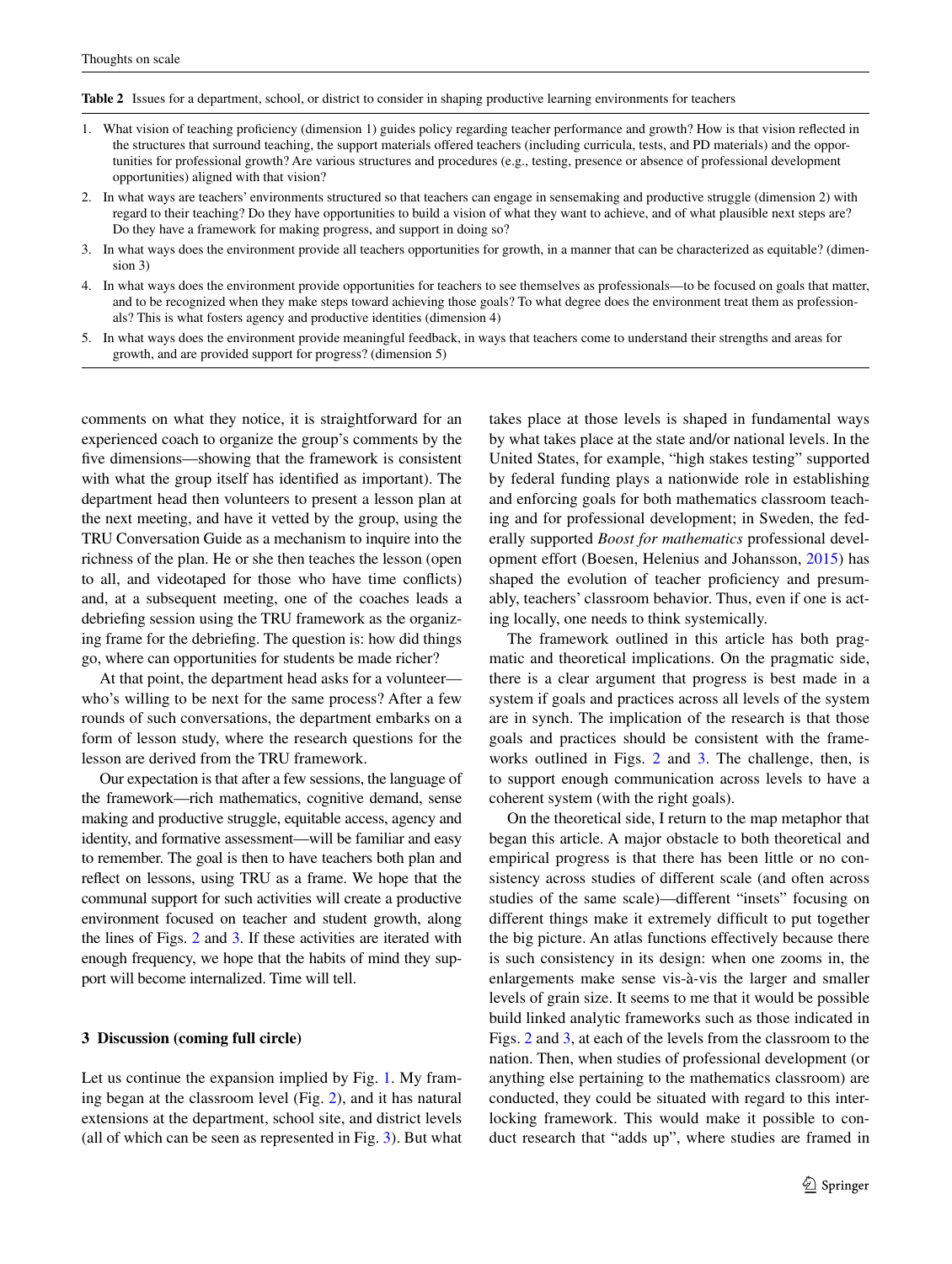#### <span id="page-7-14"></span>**Table 3** Issues for *any* learning environment

- 1. What vision of proficiency guides the activities in this environment? How is that vision reflected in what people do? Are structures and procedures within the environment aligned with that vision?
- 2. Do people in the environment have meaningful opportunities to make progress?
- 3. In what ways does the environment provide all participants opportunities for growth, in a manner that can be characterized as equitable?
- 4. In what ways does the environment support the development of agency and productive identities?
- 5. In what ways does the environment provide meaningful feedback to help people grow?

ways that can contrast with and/or build on others. In that way, we could begin to build a more coherent picture of the instructional and professional development landscapes.

Such coherence would be welcome. Indeed, one can see how such a framing would allow the field to situate studies in ways that they could be compared and built upon. Consider a theoretical "index" in which key words are linked to the framing given here, so that related studies could be identified and contrasted. Indeed, imagine a uniform framing for studies, in which authors are asked to identify which dimensions of the framework they address, at what levels of grain size. Clark-Wilson et al. [\(2015\)](#page-7-0) could be more explicit about the developmental framework they employ, and point to the interaction between the constraints of the learning environment and the sustainability of desired practices; Boesen, Helenius and Johansson ([2015](#page-7-1)) could situate themselves squarely as examining the contextual support for dimension 1, theories of CPD; and Kuzle and Biehler [\(2015\)](#page-7-2) might frame their attempt at PD in ways that one could see more readily how their specific efforts were grounded in a theory of teaching proficiency and addressed issues of teachers' agency and identity, in ways that identified where they could be supported and that provided support in ways that engaged the teachers in sense making. By placing studies within such an overarching frame, it would be easier for the field to identify both contributions within and similarities/differences across research papers.

Finally, I do want to note that there is at least a plausibility case for the generality of the framework presented in Fig. [3](#page-4-0). Consider any learning environment—work or family, for that matter. Every environment should be a learning environment. Table [3](#page-7-14) provides a natural extension of the five questions given in Table [2.](#page-6-0)

I suspect these are useful questions for all learning environments, starting with classrooms and school sites, and expanding through all the levels indicated in Fig. [1](#page-1-0).

**Acknowledgments** This paper is grounded in work supported by the National Science Foundation (The Algebra Teaching Study, Grant DRL-0909815), to Alan Schoenfeld and Robert Floden, and the Bill and Melinda Gates Foundation (The Mathematics Assessment Project, Grant OPP53342). My thanks to Nicole Louie for her helpful comments on an earlier draft of this article.

#### **References**

- <span id="page-7-9"></span>Baldinger, E., & Louie, N. (2014). TRU Math conversation guide: A tool for teacher learning and growth. Berkeley, CA & E. Lansing, MI: Graduate School of Education, University of California, Berkeley & College of Education, Michigan State University. Retrieved 1 Jan 2014 <http://ats.berkeley.edu/tools.html> and [http://](http://map.mathshell.org/materials/pd.php) [map.mathshell.org/materials/pd.php.](http://map.mathshell.org/materials/pd.php)
- <span id="page-7-1"></span>Boesen, J., Helenius, O., & Johansson, B. (2015). National-scale professional development in Sweden: theory, policy, practice. *ZDM - Mathematics Education*, *47*(1). doi[:10.1007/s11858-014-0653-4](http://dx.doi.org/10.1007/s11858-014-0653-4) (this issue).
- <span id="page-7-8"></span>Bransford, J., Brown, A., & Cocking, R. (2000). *How people learn (expanded edition)*. Washington, DC: National Academy Press.
- <span id="page-7-0"></span>Clark-Wilson, A., Hoyles, C., Noss, R., Vahey, P., & Roschelle, J. (2015). Scaling a technology-based innovation: windows on the evolution of mathematics teachers' practices. *ZDM - Mathematics Education*, *47*(1). doi[:10.1007/s11858-014-0635-6](http://dx.doi.org/10.1007/s11858-014-0635-6) (this issue).
- <span id="page-7-4"></span>Eisenhart, M., Borko, H., Underhill, R., Brown, C., Jones, D., & Agard, P. (1993). Conceptual knowledge falls through the cracks: complexities of learning to teach mathematics for understanding. *Journal for Research in Mathematics Education, 24*, 8–40.
- <span id="page-7-11"></span>Fernandez, C., & Yoshida, M. (2004). *Lesson study: a Japanese approach to improving mathematics teaching and learning*. Mahwah: Erlbaum.
- <span id="page-7-6"></span>Kilpatrick, J., Swafford, J., & Findell, B. (Eds.). (2001). *Adding it up: helping children learn mathematics*. Washington, DC: National Academy Press.
- <span id="page-7-2"></span>Kuzle, A., & Biehler, R. (2015). Examining mathematics mentor teachers' practices in professional development courses on teaching data analysis: Implications for mentor teachers' programs. *ZDM - Mathematics Education*, *47*(1). doi[:10.1007/s11858-014-](http://dx.doi.org/10.1007/s11858-014-0663-2) [0663-2](http://dx.doi.org/10.1007/s11858-014-0663-2) (this issue).
- <span id="page-7-12"></span>Lewis, C., Perry, R., Friedkin, S., Fisher, L., Disston, J., & Foster, D. (2012). Building knowledge and professional community through lesson study. In J. M. Bay-Wiliams & W. Speer (Eds.), *74th NCTM Yearbook (2012)* (pp. 245–258). Reston: National Council of Teachers of Mathematics.
- <span id="page-7-13"></span>Lewis, C., Perry, R., & Hurd, J. (2009). Improving mathematics instruction through lesson study: a theoretical model and North American case. *Journal of Mathematics Teacher Education, 12*(4), 285–304.
- <span id="page-7-10"></span>Lortie, D. C. (1975). *Schoolteacher: a sociological study*. Chicago: University of Chicago Press.
- <span id="page-7-7"></span>Schoenfeld, A. H. (1985). *Mathematical problem solving*. Orlando: Academic Press.
- <span id="page-7-3"></span>Schoenfeld, A. H. (2003). How can we examine the connections between teachers' world views and their educational practices? *Issues in Education, 8*(2), 217–227.
- <span id="page-7-5"></span>Schoenfeld, A.H. (2013). Classroom observations in theory and practice. *ZDM - the International Journal of Mathematics Education*, *45*, 6-7-621. doi[:10.1007/s11858-012-0483-1](http://dx.doi.org/10.1007/s11858-012-0483-1).